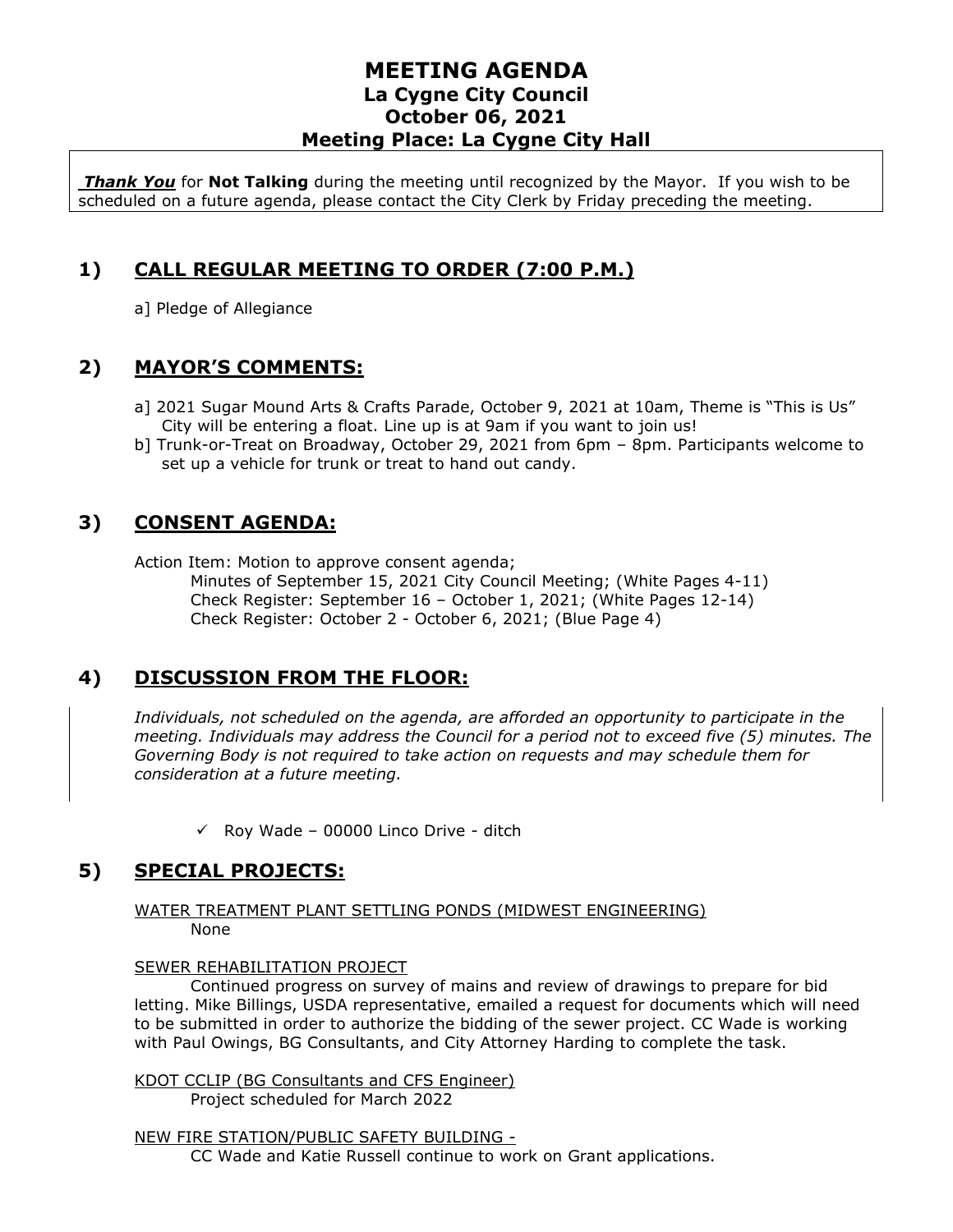## **MEETING AGENDA La Cygne City Council October 06, 2021 Meeting Place: La Cygne City Hall**

## **6) REPORTS OF CITY OFFICERS:**

- $\checkmark$  City Attorney Burton Harding
- $\checkmark$  Police Chief Tina Fenoughty (Blue Page 5-6)
- $\checkmark$  Codes Officer Allison Fox (in Tina's report)
- $\checkmark$  Public Works Department Dan Nasalroad (Blue Page 7)
- $\checkmark$  Fire Chief Dan Nasalroad
- $\checkmark$  City Clerk Jodi Wade (Blue Page 8)

## **7) REPORTS OF COUNCIL COMMITTEES:**

| $\checkmark$ Chapter XI. Public Property, Article 1. Cemetery regulations             |  |
|---------------------------------------------------------------------------------------|--|
| g] Community Building------------------------------- Danny Curtis ------- James Thies |  |
| h] Employee Relations & Training-------------------Jerome Mitzner ----- Keith Stoker  |  |

### **8) SPECIAL COMMITTEE REPORTS:**

- a] La Cygne Community Park Board: None
- b] Planning & Zoning Commission: None
- c] Chamber of Commerce: None
- d] Emergency Management: None

# **9) UNFINISHED BUSINESS:**

a] Ordinance No. \_\_\_ amending chapter III (Beverages) of the Code of the City of La Cygne, KS by amending Article 2 (Cereal Malt Beverages) and amending Article 3 (Alcoholic Liquor) to authorize earlier Sunday sales of alcoholic liquor and cereal malt beverage in the original package within the City of La Cygne, Kansas. (White Page 15)

b] KMIT Health Plan Update: Our city is unable to join the launch. For a city under 50 employees we are paying ACA-approved age banded premium rates. Blue Cross pulled the last 12 months of claim experience for each city and compared it to current age banded premium rates for that city. For the cities whose overall claim experience exceed the "expected" average claim experience by more than 10% were determined to be ineligible to participate in the KMIT launch.